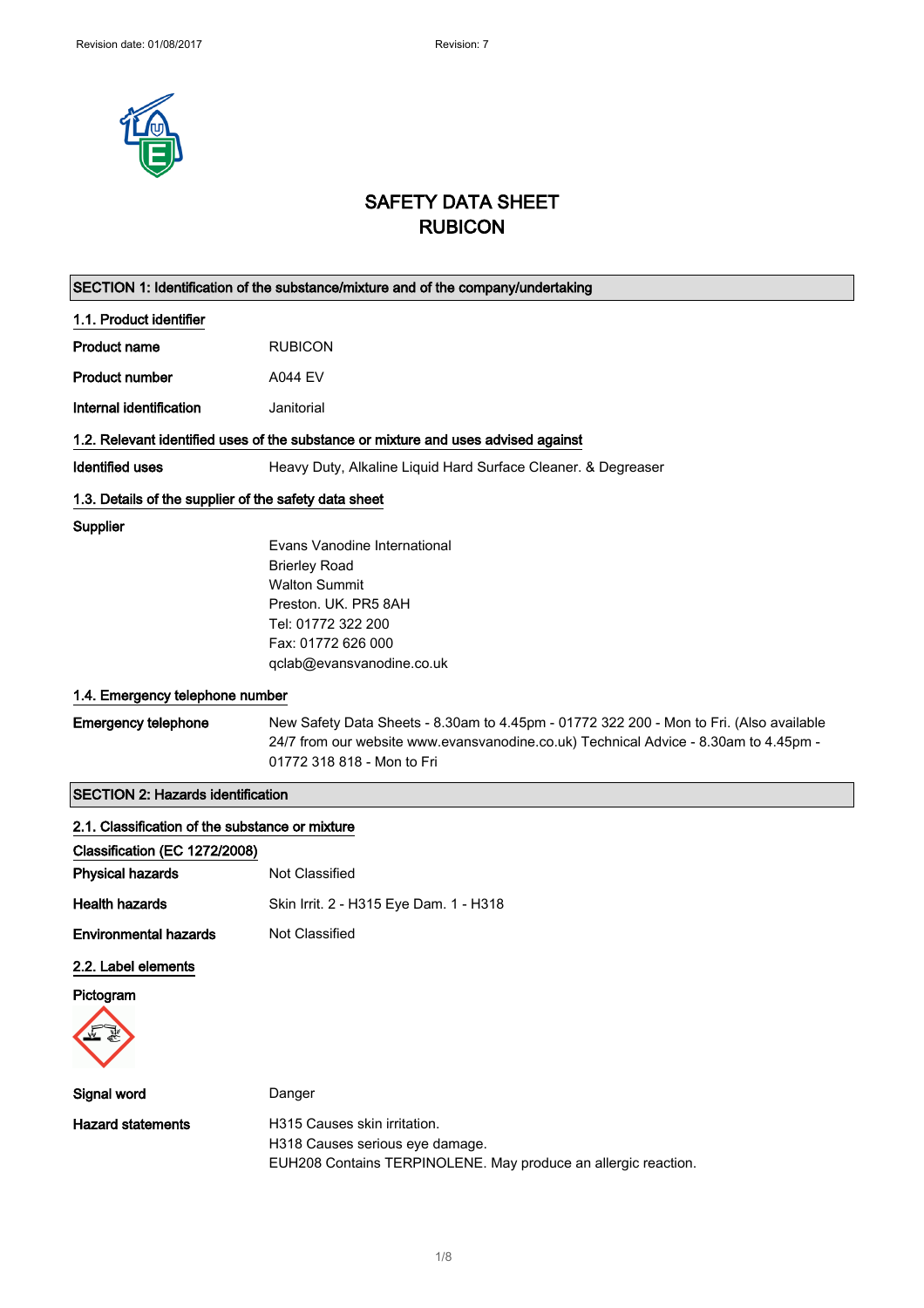| <b>Precautionary statements</b> | P102 Keep out of reach of children.<br>P280 Wear protective gloves/ protective clothing/ eye protection/ face protection.<br>P301 IF SWALLOWED:<br>P313 Get medical advice/attention.<br>P302+P352 IF ON SKIN: Wash with plenty of water.<br>P332+P313 If skin irritation occurs: Get medical advice/ attention.<br>P305+P351+P338 IF IN EYES: Rinse cautiously with water for several minutes. Remove<br>contact lenses, if present and easy to do. Continue rinsing.<br>P315 Get immediate medical advice/attention.<br>P501 Dispose of contents/ container in accordance with local regulations. |
|---------------------------------|-----------------------------------------------------------------------------------------------------------------------------------------------------------------------------------------------------------------------------------------------------------------------------------------------------------------------------------------------------------------------------------------------------------------------------------------------------------------------------------------------------------------------------------------------------------------------------------------------------|
| Contains                        | SODIUM METASILICATE                                                                                                                                                                                                                                                                                                                                                                                                                                                                                                                                                                                 |

## 2.3. Other hazards

This product does not contain any substances classified as PBT or vPvB.

#### SECTION 3: Composition/information on ingredients

#### 3.2. Mixtures

#### SODIUM METASILICATE **3-5%** SODIUM METASILICATE

CAS number: —

#### Classification

Skin Corr. 1B - H314 Eye Dam. 1 - H318

#### SODIUM DODECYL BENZENE SULPHONATE 3-5%

CAS number: 68411-30-3 EC number: 270-115-0

#### **Classification**

Acute Tox. 4 - H302 Skin Irrit. 2 - H315 Eye Dam. 1 - H318 Aquatic Chronic 3 - H412

## ALCOHOL (C9-11) ETHOXYLATE (8EO) 1-3%

CAS number: 68439-45-2

Alternative CAS No 13598-36-2

#### Classification

Acute Tox. 4 - H302 Eye Dam. 1 - H318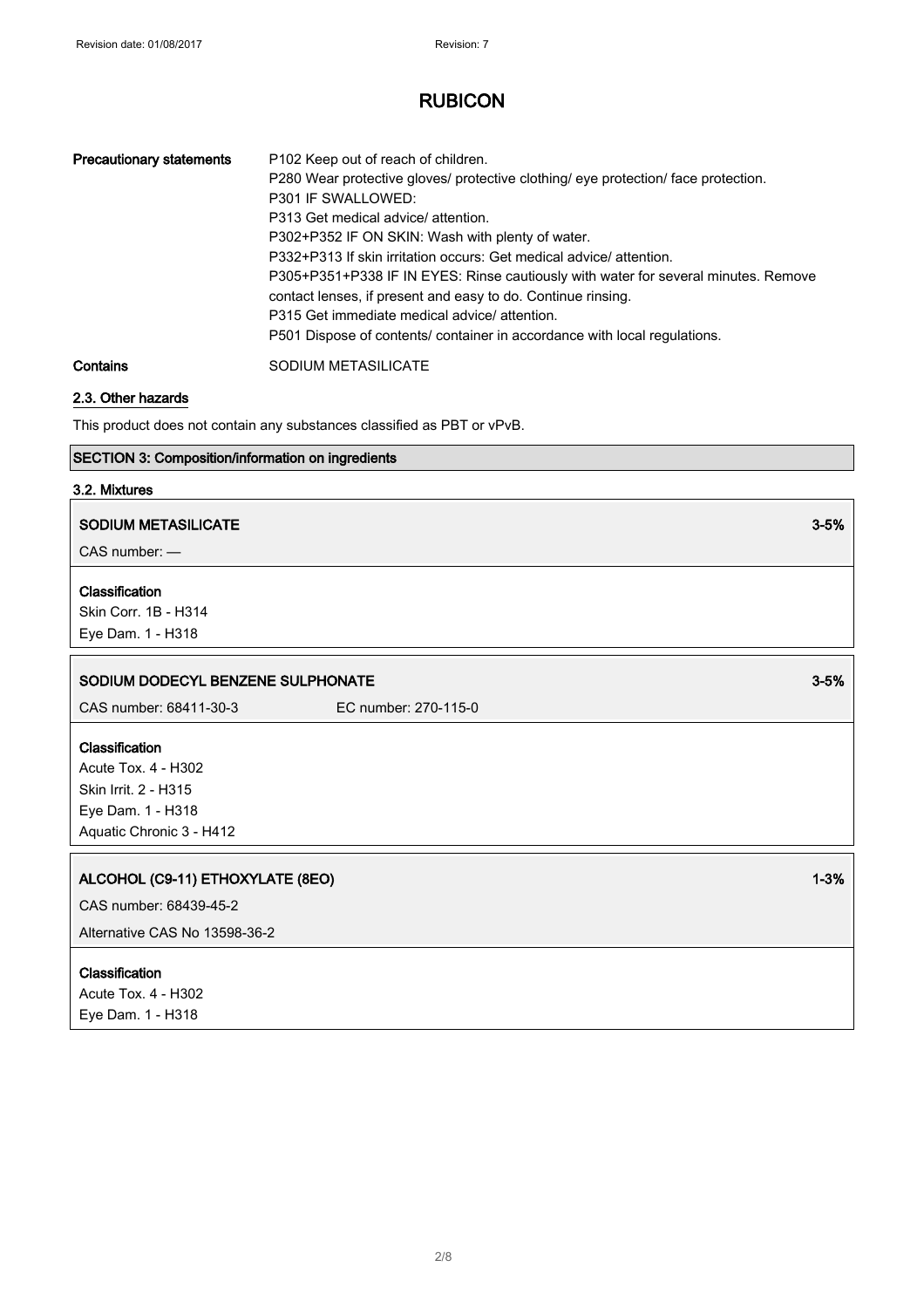| SODIUM (C12-14) ALKYL ETHOXY SULPHATE                                                   |                                                                                                                      | $1 - 3%$                                                                                                                                                                                   |
|-----------------------------------------------------------------------------------------|----------------------------------------------------------------------------------------------------------------------|--------------------------------------------------------------------------------------------------------------------------------------------------------------------------------------------|
| CAS number: 68891-38-3                                                                  | EC number: 500-234-8                                                                                                 | REACH registration number: 01-<br>2119488639-16-0020                                                                                                                                       |
|                                                                                         | Spec Conc Limits :- Eye Dam. 1 (H318) >=30%, Eye Irrit. 2 (H319) >10% <30%, NC (Not Classified) <=10%                |                                                                                                                                                                                            |
| Classification<br>Skin Irrit. 2 - H315<br>Eye Dam. 1 - H318<br>Aquatic Chronic 3 - H412 |                                                                                                                      |                                                                                                                                                                                            |
| <b>SODIUM HYDROXIDE</b>                                                                 |                                                                                                                      | $0.1 - 1%$                                                                                                                                                                                 |
| CAS number: 1310-73-2                                                                   | EC number: 215-185-5                                                                                                 | REACH registration number: 01-<br>2119457892-27-xxxx                                                                                                                                       |
| Irrit. 2 (H319) >=0.5% <2%                                                              | Spec Conc Limits :- Skin Corr. 1A (H314) >= 5 %, Skin Corr. 1B (H314) >=2% <5 %, Skin Irrit. 2 (H315) >=0.5%<2%, Eye |                                                                                                                                                                                            |
| Classification<br>Met. Corr. 1 - H290<br>Skin Corr. 1A - H314<br>Eye Dam. 1 - H318      |                                                                                                                      |                                                                                                                                                                                            |
| <b>TERPINOLENE</b>                                                                      |                                                                                                                      | $0.1 - 1%$                                                                                                                                                                                 |
| CAS number: 586-62-9                                                                    | EC number: 209-578-0                                                                                                 |                                                                                                                                                                                            |
| M factor (Chronic) = $1$                                                                |                                                                                                                      |                                                                                                                                                                                            |
| Classification<br>Skin Sens. 1B - H317<br>Asp. Tox. 1 - H304                            |                                                                                                                      |                                                                                                                                                                                            |
| Aquatic Chronic 1 - H410                                                                |                                                                                                                      |                                                                                                                                                                                            |
|                                                                                         | The Full Text for all R-Phrases and Hazard Statements are Displayed in Section 16.                                   |                                                                                                                                                                                            |
| <b>SECTION 4: First aid measures</b>                                                    |                                                                                                                      |                                                                                                                                                                                            |
| 4.1. Description of first aid measures                                                  |                                                                                                                      |                                                                                                                                                                                            |
| Inhalation                                                                              | at rest in a position comfortable for breathing.                                                                     | Unlikely route of exposure as the product does not contain volatile substances. If spray/mist<br>has been inhaled, proceed as follows. Move affected person to fresh air and keep warm and |
| Ingestion                                                                               | Do not induce vomiting. Give plenty of water to drink. Get medical attention.                                        |                                                                                                                                                                                            |

Skin contact Wash with plenty of water. Get medical attention promptly if symptoms occur after washing.

Eye contact Rinse immediately with plenty of water. Remove any contact lenses and open eyelids wide apart. Continue to rinse. Get medical attention immediately.

#### 4.2. Most important symptoms and effects, both acute and delayed

| General information | The severity of the symptoms described will vary dependent on the concentration and the<br>length of exposure. |
|---------------------|----------------------------------------------------------------------------------------------------------------|
| Inhalation          | Irritation of nose, throat and airway.                                                                         |
| Ingestion           | May cause discomfort if swallowed.                                                                             |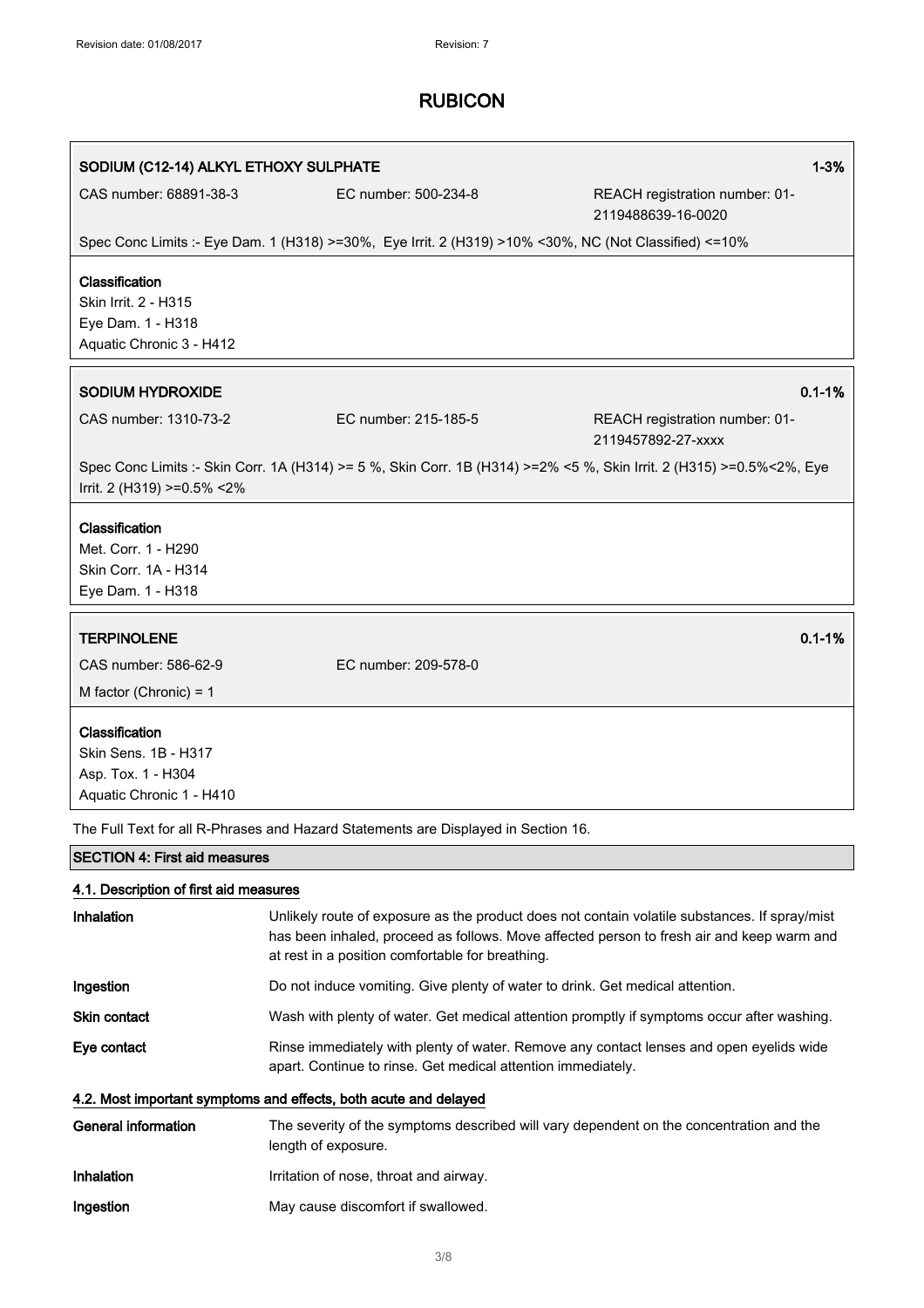| Skin contact                                               | Causes skin irritation. Prolonged and frequent contact may cause redness and irritation.                                                                                                                                                     |
|------------------------------------------------------------|----------------------------------------------------------------------------------------------------------------------------------------------------------------------------------------------------------------------------------------------|
| Eye contact                                                | Severe irritation, burning and tearing. Prolonged contact causes serious eye and tissue<br>damage.                                                                                                                                           |
|                                                            | 4.3. Indication of any immediate medical attention and special treatment needed                                                                                                                                                              |
| Notes for the doctor                                       | Treat symptomatically.                                                                                                                                                                                                                       |
| <b>SECTION 5: Firefighting measures</b>                    |                                                                                                                                                                                                                                              |
| 5.1. Extinguishing media                                   |                                                                                                                                                                                                                                              |
| Suitable extinguishing media                               | The product is not flammable. Use fire-extinguishing media suitable for the surrounding fire.                                                                                                                                                |
| 5.2. Special hazards arising from the substance or mixture |                                                                                                                                                                                                                                              |
| Specific hazards                                           | Thermal decomposition or combustion products may include the following substances:<br>Irritating gases or vapours.                                                                                                                           |
| 5.3. Advice for firefighters                               |                                                                                                                                                                                                                                              |
| Special protective equipment<br>for firefighters           | Wear positive-pressure self-contained breathing apparatus (SCBA) and appropriate protective<br>clothing.                                                                                                                                     |
| <b>SECTION 6: Accidental release measures</b>              |                                                                                                                                                                                                                                              |
|                                                            | 6.1. Personal precautions, protective equipment and emergency procedures                                                                                                                                                                     |
| <b>Personal precautions</b>                                | Wear protective clothing, gloves, eye and face protection. For personal protection, see<br>Section 8.                                                                                                                                        |
| 6.2. Environmental precautions                             |                                                                                                                                                                                                                                              |
| <b>Environmental precautions</b>                           | Spillages or uncontrolled discharges into watercourses must be reported immediately to the<br>Environmental Agency or other appropriate regulatory body.                                                                                     |
| 6.3. Methods and material for containment and cleaning up  |                                                                                                                                                                                                                                              |
| Methods for cleaning up                                    | Small Spillages: Flush away spillage with plenty of water. Large Spillages: Contain and<br>absorb spillage with sand, earth or other non-combustible material. Collect and place in<br>suitable waste disposal containers and seal securely. |
| 6.4. Reference to other sections                           |                                                                                                                                                                                                                                              |
| Reference to other sections                                | For personal protection, see Section 8.                                                                                                                                                                                                      |
| <b>SECTION 7: Handling and storage</b>                     |                                                                                                                                                                                                                                              |
| 7.1. Precautions for safe handling                         |                                                                                                                                                                                                                                              |
| Usage precautions                                          | Wear protective clothing, gloves, eye and face protection.                                                                                                                                                                                   |
|                                                            | 7.2. Conditions for safe storage, including any incompatibilities                                                                                                                                                                            |
| <b>Storage precautions</b>                                 | Keep only in the original container in a cool, well-ventilated place. Store away from the<br>following materials: Oxidising materials. & Acids.                                                                                              |
| 7.3. Specific end use(s)                                   |                                                                                                                                                                                                                                              |
| Specific end use(s)                                        | The identified uses for this product are detailed in Section 1.2.                                                                                                                                                                            |
| Usage description                                          | See Product Information Sheet & Label for detailed use of this product.                                                                                                                                                                      |
| <b>SECTION 8: Exposure Controls/personal protection</b>    |                                                                                                                                                                                                                                              |
| 8.1. Control parameters                                    |                                                                                                                                                                                                                                              |

#### Occupational exposure limits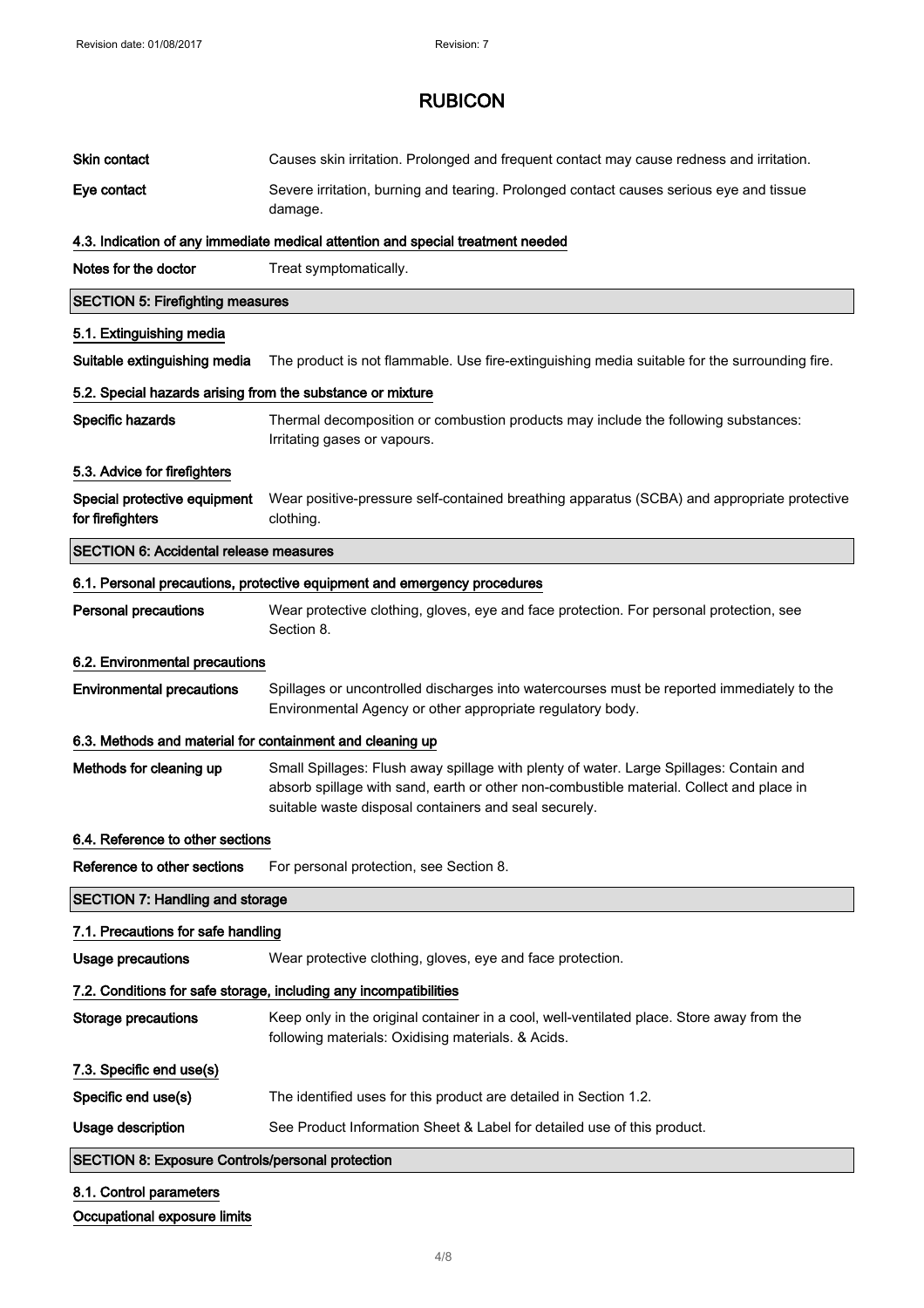### SODIUM HYDROXIDE

Short-term exposure limit (15-minute): WEL 2 mg/m<sup>3</sup> WEL = Workplace Exposure Limit

## 8.2. Exposure controls

| Protective equipment                |                                                                       |
|-------------------------------------|-----------------------------------------------------------------------|
| Appropriate engineering<br>controls | Not relevant.                                                         |
| Eye/face protection                 | Wear eye protection.                                                  |
| <b>Hand protection</b>              | Wear protective gloves. (Household rubber gloves.)                    |
| Other skin and body<br>protection   | Wear appropriate clothing to prevent any possibility of skin contact. |
| Respiratory protection              | Respiratory protection not required.                                  |

#### SECTION 9: Physical and Chemical Properties

#### 9.1. Information on basic physical and chemical properties

| Appearance                                  | Liquid.                                                                           |
|---------------------------------------------|-----------------------------------------------------------------------------------|
| Colour                                      | Clear. Red-brown.                                                                 |
| Odour                                       | Citrus.                                                                           |
| pH                                          | pH (concentrated solution): 13.10                                                 |
| <b>Melting point</b>                        | $-1^{\circ}$ C                                                                    |
| Initial boiling point and range             | 101°C @ 760 mm Hg                                                                 |
| Flash point                                 | Boils without flashing.                                                           |
| <b>Relative density</b>                     | 1.057 @ 20°C                                                                      |
| Solubility(ies)                             | Soluble in water.                                                                 |
| 9.2. Other information                      |                                                                                   |
| Other information                           | None.                                                                             |
| <b>SECTION 10: Stability and reactivity</b> |                                                                                   |
| 10.1. Reactivity                            |                                                                                   |
| Reactivity                                  | Reactions with the following materials may generate heat: Strong acids.           |
| 10.2. Chemical stability                    |                                                                                   |
| <b>Stability</b>                            | No particular stability concerns.                                                 |
| 10.3. Possibility of hazardous reactions    |                                                                                   |
| Possibility of hazardous<br>reactions       | See sections 10.1, 10.4 & 10.5                                                    |
| 10.4. Conditions to avoid                   |                                                                                   |
| Conditions to avoid                         | There are no known conditions that are likely to result in a hazardous situation. |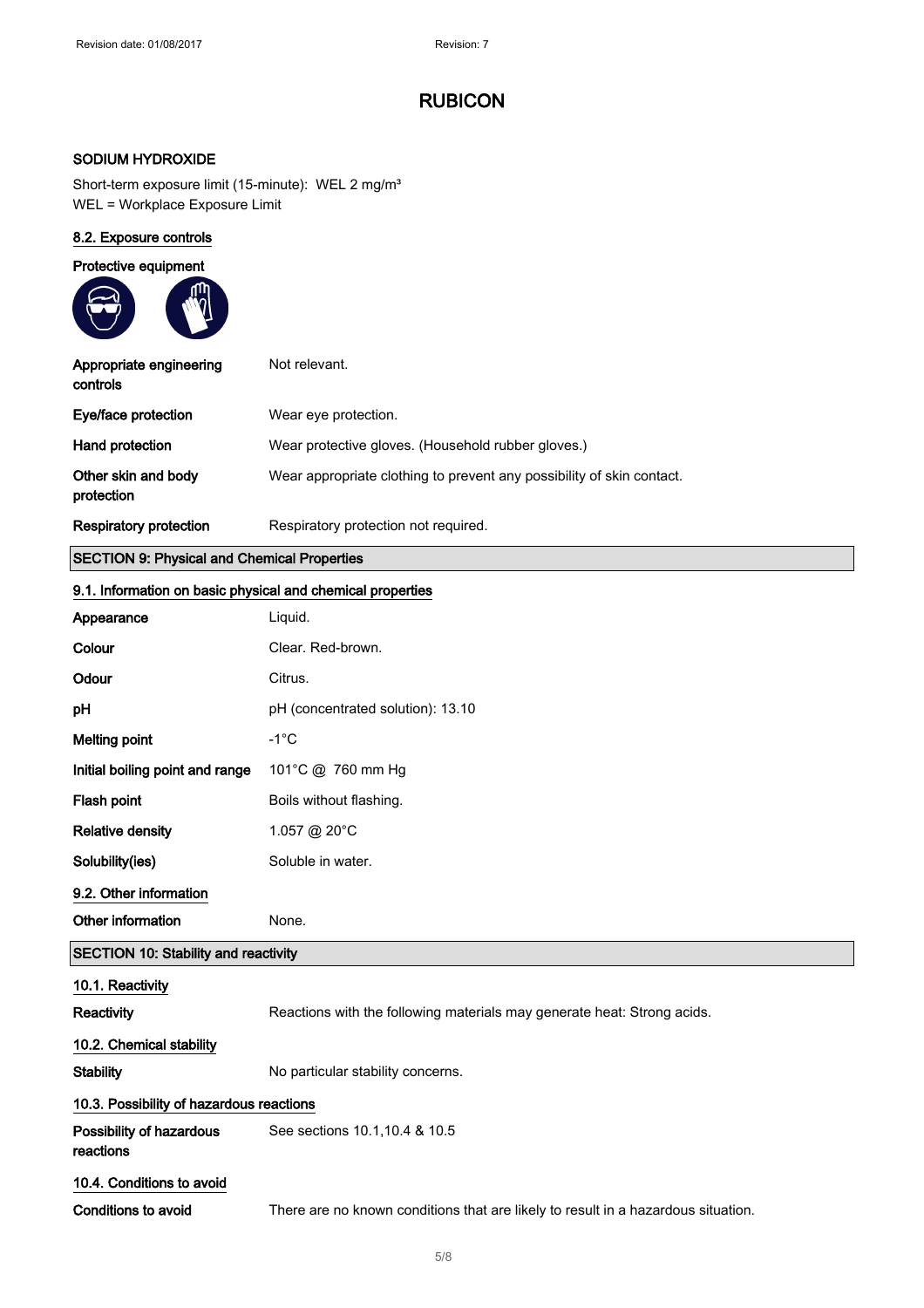## 10.5. Incompatible materials

Materials to avoid **Strong acids**.

#### 10.6. Hazardous decomposition products

Hazardous decomposition products No known hazardous decomposition products.

| <b>SECTION 11: Toxicological information</b> |                                                                                                                                                                                                                                                                                          |  |
|----------------------------------------------|------------------------------------------------------------------------------------------------------------------------------------------------------------------------------------------------------------------------------------------------------------------------------------------|--|
| 11.1. Information on toxicological effects   |                                                                                                                                                                                                                                                                                          |  |
| <b>Toxicological effects</b>                 | We have not carried out any animal testing for this product. Any ATE figures quoted below are<br>from Toxicity Classifications that have been carried out using ATE (Acute Toxicity Estimate)<br>Calculation Method using LD50 or ATE figures provided by the Raw Material Manufacturer. |  |
| Other health effects                         | Low oral toxicity, but ingestion may cause irritation of the gastro-intestinal tract.                                                                                                                                                                                                    |  |
| Acute toxicity - oral                        |                                                                                                                                                                                                                                                                                          |  |
| Notes (oral LD <sub>50</sub> )               | Based on available data the classification criteria are not met.                                                                                                                                                                                                                         |  |
| ATE oral (mg/kg)                             | 17,054.49                                                                                                                                                                                                                                                                                |  |
| <b>SECTION 12: Ecological Information</b>    |                                                                                                                                                                                                                                                                                          |  |
| Ecotoxicity                                  | Harmful to aquatic life with long lasting effects.                                                                                                                                                                                                                                       |  |
| 12.1. Toxicity                               |                                                                                                                                                                                                                                                                                          |  |
| <b>Toxicity</b>                              | We have not carried out any Aquatic testing, therefore we have no Aquatic Toxicity Data<br>specifically for this product. The Aquatic Toxicity Data, where provided by the raw material<br>manufacturer for ingredients with aquatic toxicity, can be made available on request.         |  |
| 12.2. Persistence and degradability          |                                                                                                                                                                                                                                                                                          |  |
|                                              | Persistence and degradability This product, at use dilutions, is readily broken down in biological effluent treatment plants.                                                                                                                                                            |  |
| 12.3. Bioaccumulative potential              |                                                                                                                                                                                                                                                                                          |  |
| Bioaccumulative potential                    | The product does not contain any substances expected to be bioaccumulating.                                                                                                                                                                                                              |  |
| 12.4. Mobility in soil                       |                                                                                                                                                                                                                                                                                          |  |
| <b>Mobility</b>                              | Not known.                                                                                                                                                                                                                                                                               |  |
| 12.5. Results of PBT and vPvB assessment     |                                                                                                                                                                                                                                                                                          |  |
| Results of PBT and vPvB<br>assessment        | This product does not contain any substances classified as PBT or vPvB.                                                                                                                                                                                                                  |  |
| 12.6. Other adverse effects                  |                                                                                                                                                                                                                                                                                          |  |
| Other adverse effects                        | Not known.                                                                                                                                                                                                                                                                               |  |
| <b>SECTION 13: Disposal considerations</b>   |                                                                                                                                                                                                                                                                                          |  |
| 13.1. Waste treatment methods                |                                                                                                                                                                                                                                                                                          |  |
| <b>Disposal methods</b>                      | Discharge used solutions to drain. Small amounts (less than 5 Litres) of unwanted product<br>may be flushed with water to sewer. Larger volumes must be sent for disposal as special                                                                                                     |  |

SECTION 14: Transport information

#### 14.1. UN number

waste. Rinse out empty container with water and consign to normal waste.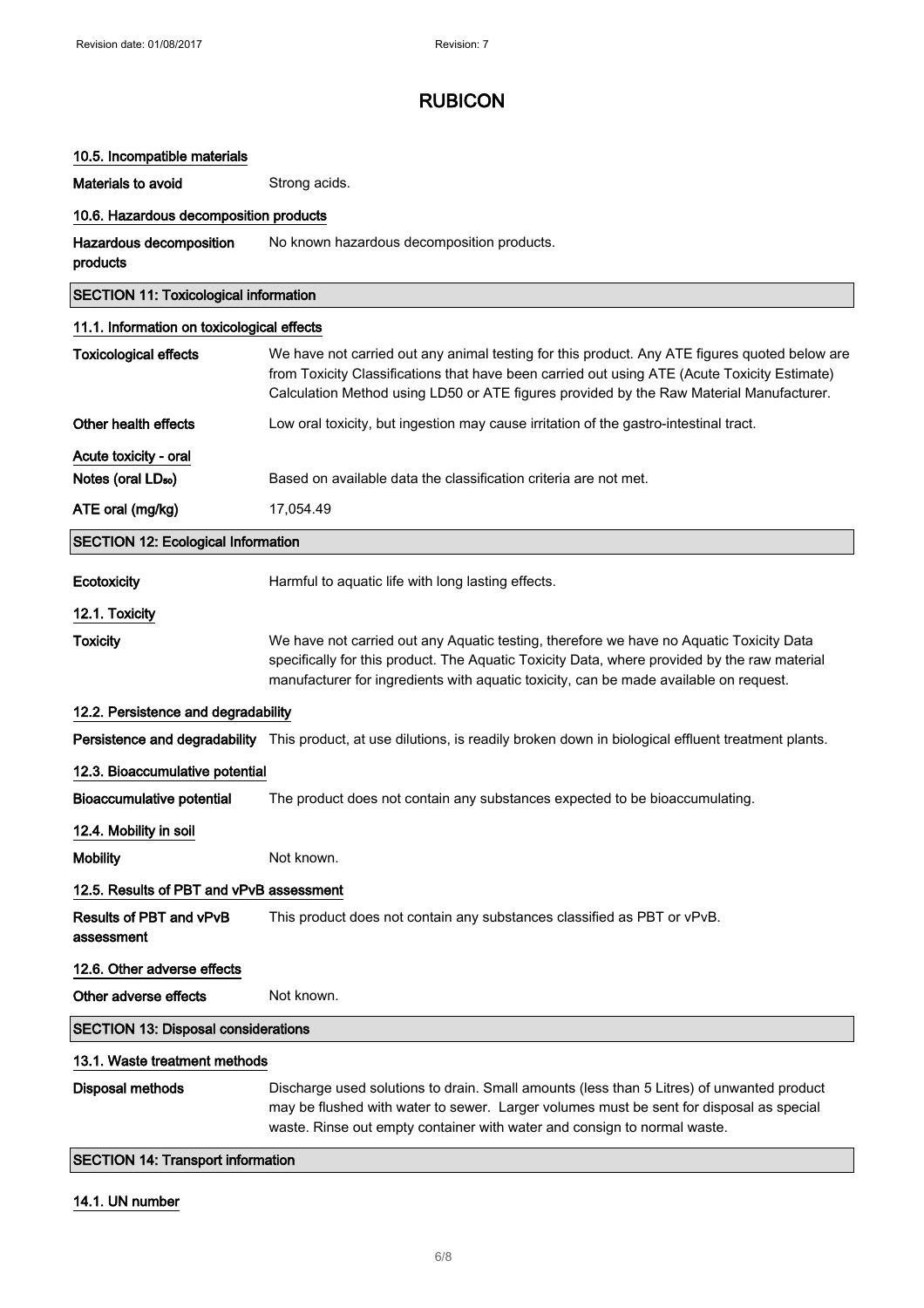| UN No. (ADR/RID)                                            | 3266                                                                                             |
|-------------------------------------------------------------|--------------------------------------------------------------------------------------------------|
| UN No. (IMDG)                                               | 3266                                                                                             |
| UN No. (ICAO)                                               | 3266                                                                                             |
| 14.2. UN proper shipping name                               |                                                                                                  |
| Proper shipping name<br>(ADR/RID)                           | CORROSIVE LIQUID, BASIC, INORGANIC, N.O.S. (disodium trioxosilicate)                             |
|                                                             | Proper shipping name (IMDG) CORROSIVE LIQUID, BASIC, INORGANIC, N.O.S. (disodium trioxosilicate) |
|                                                             | Proper shipping name (ICAO) CORROSIVE LIQUID, BASIC, INORGANIC, N.O.S. (disodium trioxosilicate) |
| 14.3. Transport hazard class(es)                            |                                                                                                  |
| <b>ADR/RID class</b>                                        | Class 8 : Corrosive Substances.                                                                  |
| <b>ADR/RID label</b>                                        | 8                                                                                                |
| <b>IMDG class</b>                                           | Class 8: Corrosive substances.                                                                   |
| ICAO class/division                                         | Class 8: Corrosive substances.                                                                   |
| <b>Transport labels</b>                                     |                                                                                                  |
| 14.4. Packing group                                         |                                                                                                  |
| ADR/RID packing group                                       | Ш                                                                                                |
| <b>IMDG packing group</b>                                   | Ш                                                                                                |
| ICAO packing group                                          | Ш                                                                                                |
| 14.5. Environmental hazards                                 |                                                                                                  |
| Environmentally hazardous substance/marine pollutant<br>No. |                                                                                                  |
| 14.6. Special precautions for user                          |                                                                                                  |
| <b>Tunnel restriction code</b>                              | (E)                                                                                              |

#### 14.7. Transport in bulk according to Annex II of MARPOL and the IBC Code

**Transport in bulk according to** Not relevant. for a packaged product. Annex II of MARPOL 73/78 and the IBC Code

#### SECTION 15: Regulatory information

### 15.1. Safety, health and environmental regulations/legislation specific for the substance or mixture

| EU legislation | Safety Data Sheet prepared in accordance with REACH Commission Regulation (EU) No        |
|----------------|------------------------------------------------------------------------------------------|
|                | 2015/830 (which amends Regulation (EC) No 453/2010 & 1907/2006).                         |
|                | The product is as classified under GHS/CLP- Regulation (EC) No 1272/2008 classification, |
|                | labelling & packaging of substances & mixtures.                                          |
|                | Ingredients are listed with classification under GHS/CLP - Regulation (EC) No 1272/2008  |
|                | classification, labelling & packaging of substances & mixtures.                          |

### 15.2. Chemical safety assessment

No chemical safety assessment has been carried out as not applicable as this product is a mixture.